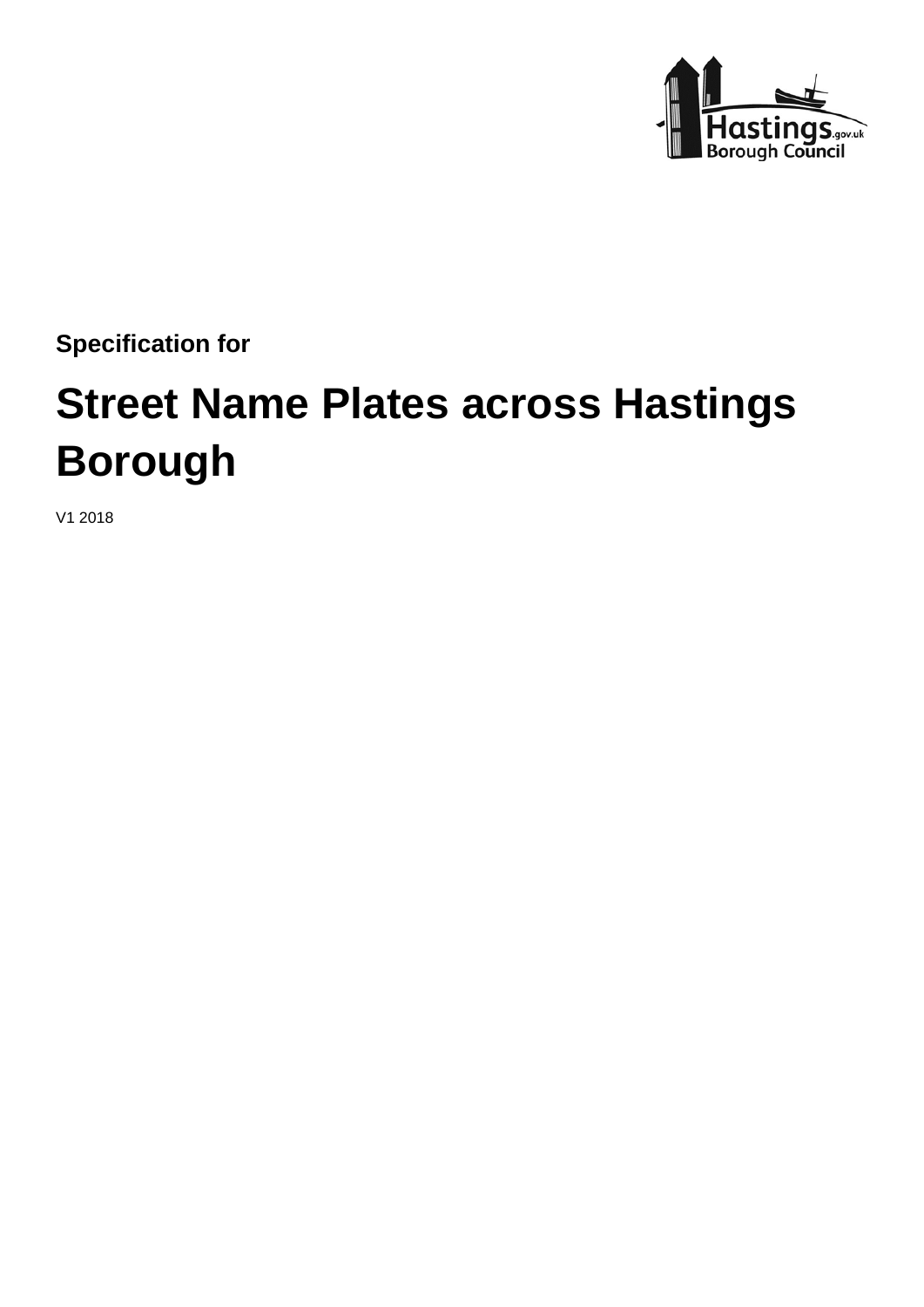## **Contents**

# **Document Version Control**

| Version               | Change                                       | Date        | .<br>Initials |
|-----------------------|----------------------------------------------|-------------|---------------|
| V <sub>1</sub><br>. . | $- \cdot$<br>First<br>. draff<br>of document | 2018<br>Mav | $\sim$<br>-၁၁ |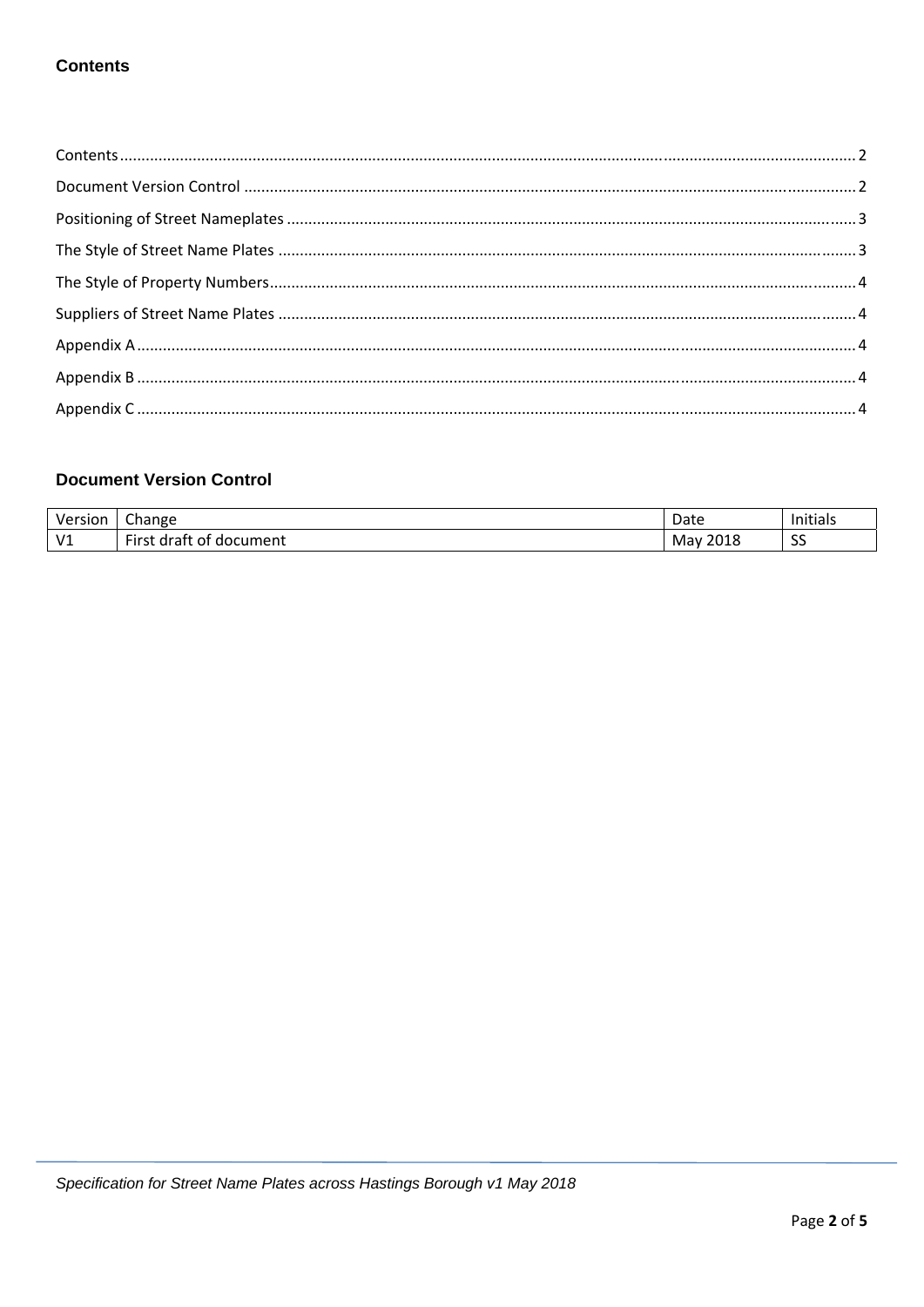## **Positioning of Street Nameplates**

Please see Appendix A which details the best positioning of street name plates.

## **The Style of Street Name Plates**

All new street name plates should match the corporate style for Street nameplates in Hastings Borough. They should always be black text on a white background with a black border.

Good examples of these are shown below:



*Good example of a through road street name plate*



*Good example of the no through road street name plate* 

*Specification for Street Name Plates across Hastings Borough v1 May 2018*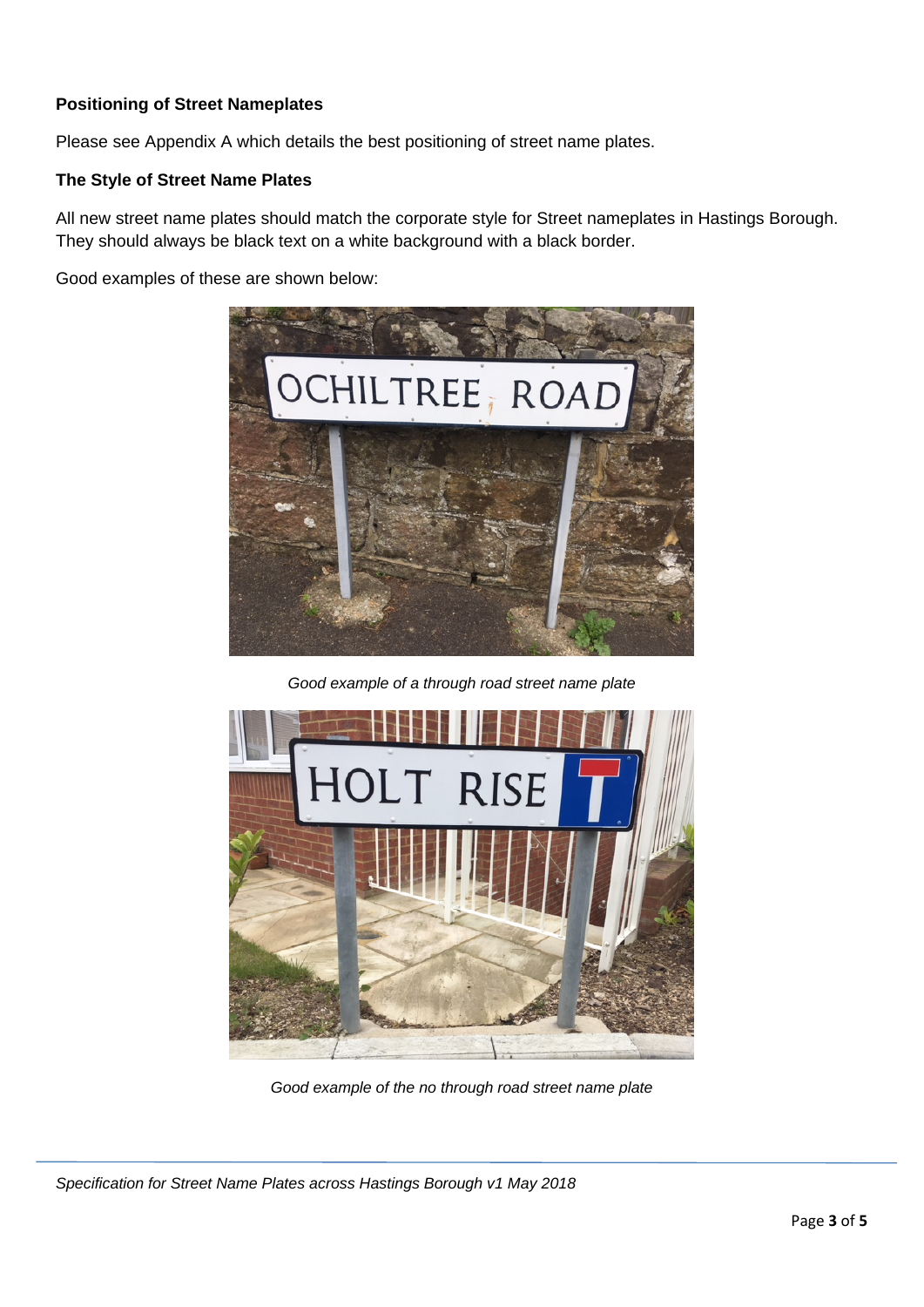Further information about the style of street name plates generally can found in Appendix B to this document.

## **The Style of Property Numbers**

Please see Appendix C which gives information about the display of property numbering.

## **Suppliers of Street Name Plates**

There are a number of suppliers who specialise in Street Name Plates. A simple internet search will provide details of such companies. This document should be provided to your supplier to ensure that the style of name plates used across borough remains consistent.

#### **Appendix A**

As attached

#### **Appendix B**

As attached

#### **Appendix C**

As attached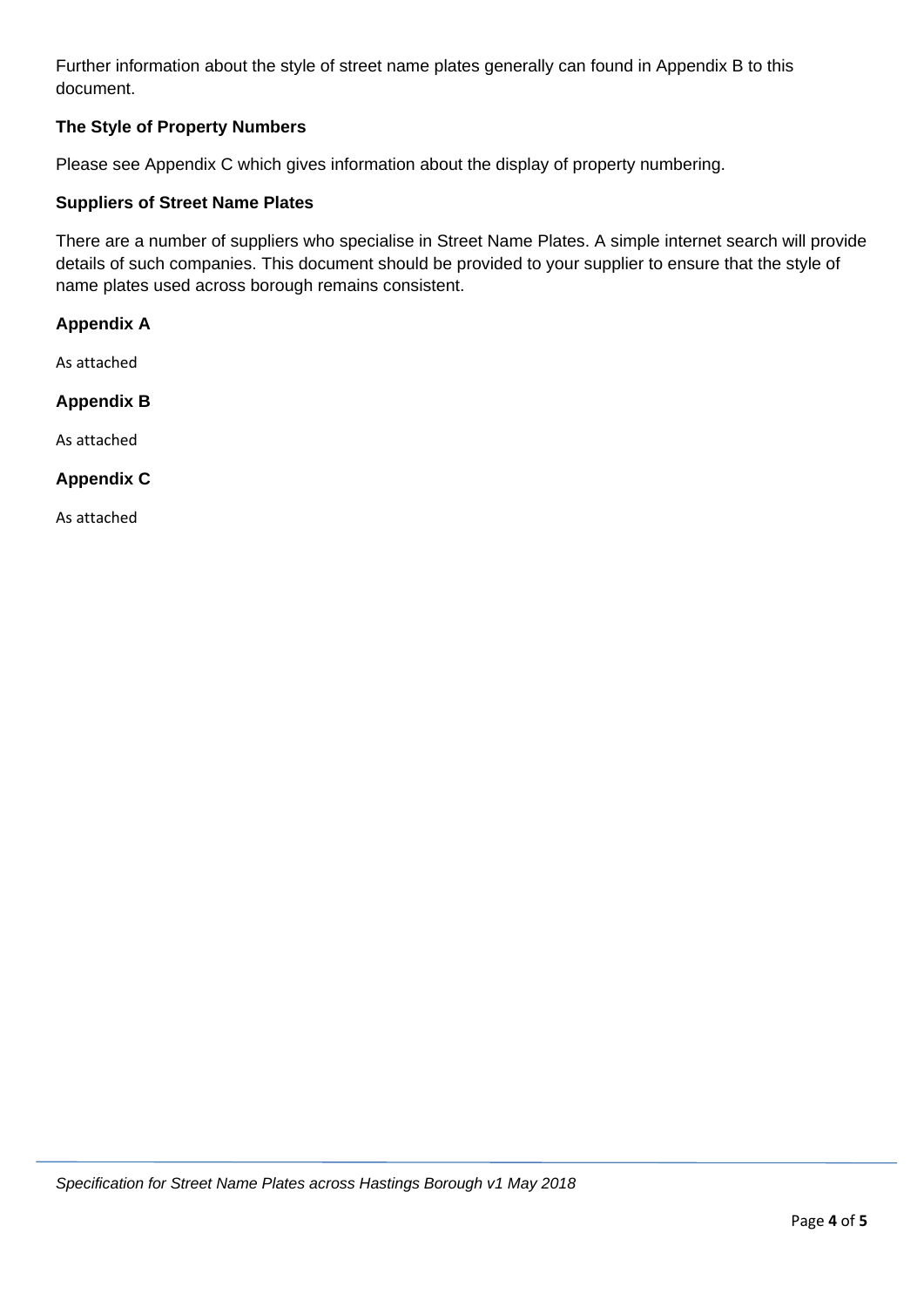

## **APPENDIX A**

## **RECOMMENDATIONS FOR THE INSTALLATION OF STREET NAME PLATES**

- 1. Street name plates should be fixed as near as possible to street corners, so as to be easily readable by drivers as well as pedestrians. The name plate should normally be within 3 metres of the intersection of the kerb lines, but where this is not practicable the distance may be varied up to a maximum of 6 meters.
- 2. Street name plates should be mounted so that the lower edge of the plate is approximately 1 metre above the ground at sites where they are unlikely to be obscured by pedestrians or vehicles and at approximately 2.5 metres where obscuration is a problem. They should never be lower than 0.6 metres or higher than 3.6 metres.
- 3. Name plates should normally be fixed at each street corner. At minor crossroads, particularly in residential areas, one plate on each side of the street positioned on the offside of traffic emerging from the road may be sufficient, except where the road name changes or where it is thought that paragraph 8 would apply. At major crossroads, name plates will be necessary on both sides of each arm.
- 4. At T-junctions a main street name plate should be placed directly opposite the traffic approaching from the side road.
- 5. Where the street name changes at a point other than a cross-roads both names should be displayed at the point of change and many local authorities have found it useful to include arrows to indicate clearly to which parts of the street the names refer.
- 6. On straight lengths of road without intersections name plates should be repeated at reasonable intervals with priority given to such places as bus and railway stations and opposite entrances to well frequented sites such as car parks.
- 7. Where two streets branch off obliquely from a common junction with a third street, plates on fingerpost mountings can be useful, provided they do not obscure any traffic sign.
- 8. Where it might reasonably be expected, for example at intervals on long straight lengths of road or at intersections or T-junctions, many local authorities have found it useful to incorporate on the name plate information indicating the street numbers on either side of the intersection.

<sup>©</sup> GeoPlace™ LLP GeoPlace Data Entry Conventions and Best Practice for Addresses (DEC-Addresses) A Reference Manual Version 3.4 September 2016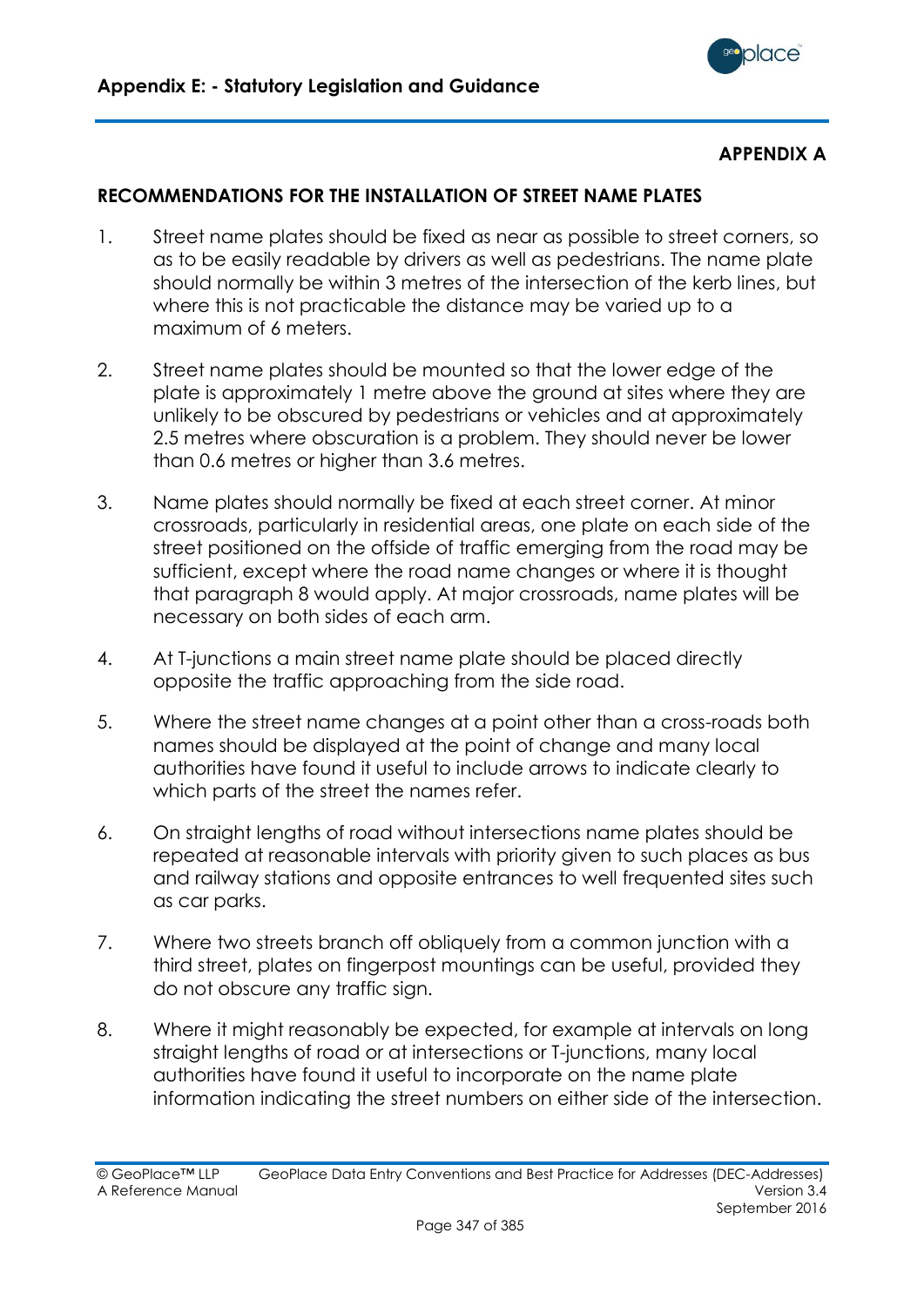

- 9. Whenever practical, street name plates should be mounted on walls, buildings or other boundary structures at the back edge of the footway. Post mounting or finger mounting should only be used where normal mounting does not make the plate conspicuous (e.g. where an important side road has a narrow entrance or in the exceptional circumstances mentioned in para 7 above, or where it will frequently be obscured by pedestrian movement and cannot be mounted at the 2.5 metre height).
- 10. The name plates should be so fixed that there is a clear space of at least 300mm in every direction between them and any notices, advertisements or other printed or written matter. Where possible greater clearance should be provided. Nor should they be incorporated in other direction sign assemblies, but be kept distinct and mounted in as standardised a manner as possible. Care should be taken to keep the view of name plates free from obstruction by trees and other growth.
- 11. Where possible, name plates should be fixed so that they will be illuminated by light from street lamps, especially at important junctions, provided they remain visible to vehicles on the main carriageway.
- 12. Duplication of street names or nearly similar street names should be avoided within one postal area.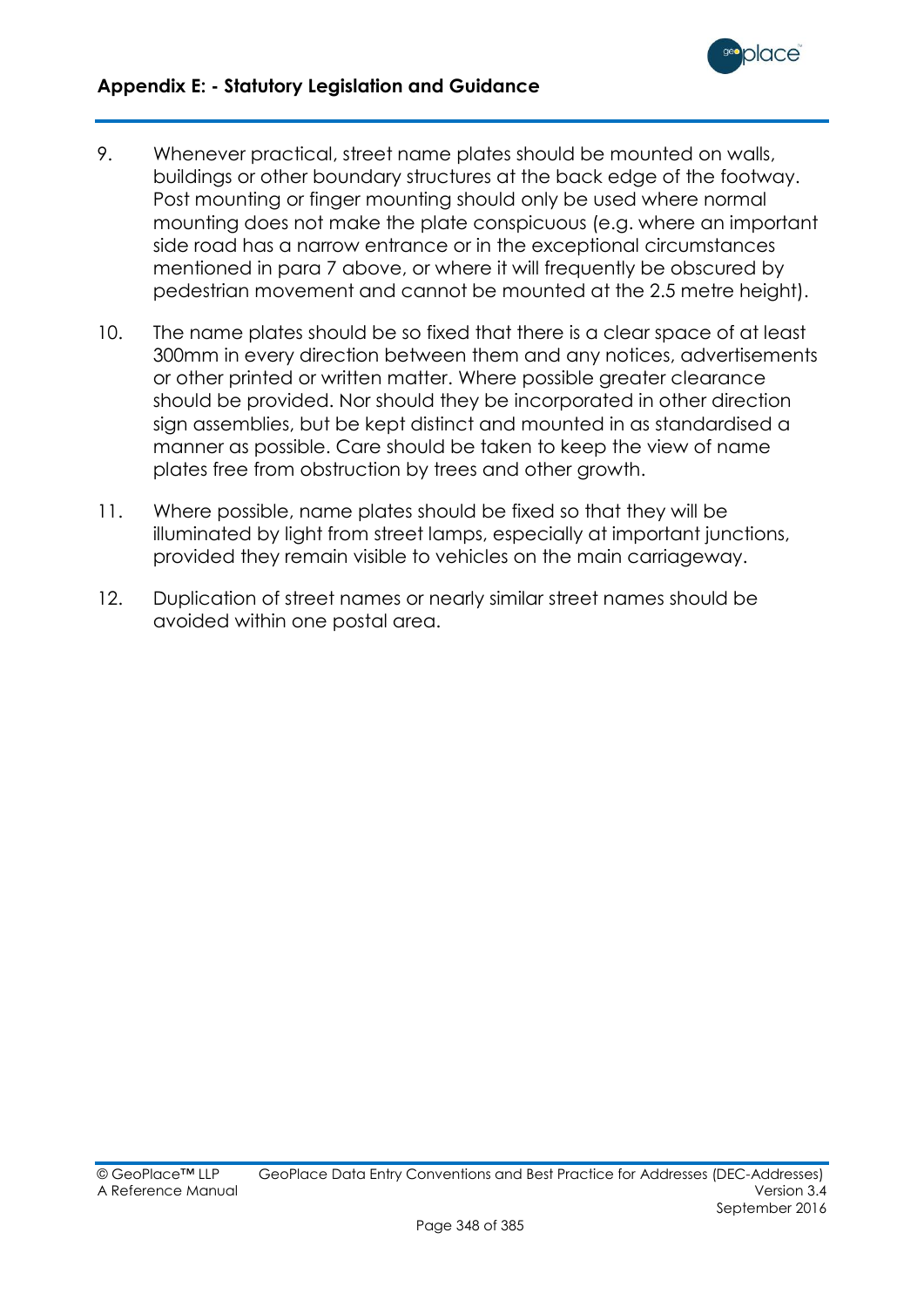

## **APPENDIX B**

# **RECOMMENDATIONS FOR THE DESIGN OF STREET NAME PLATES**

- 1. Because street name plates are commonly viewed from an angle it is important that wide well-spaced lettering should be used.
- 2. Capital lettering should be used to avoid confusion with traffic signs, which generally employ lowercase lettering.
- 3. Figures ( i ) ( vi ) illustrate suggested alphabets and designs. It should be noted that the many serif alphabets do not perform well when used on reflectorised backgrounds. Authorities are recommended to employ "sans serif" lettering on reflectorised name plates. Figures (iii) and (iv) employ a "sans serif" Gill letter. Figure  $(y) - (vi)$  use the pre 1965 Revised Standard Transport Alphabet. Figure ( vii ) shows the Transport Heavy Alphabet which is in current use for black legends on traffic signs. The relationship of the stroke thickness to letter height is shown in brackets. (It should not be more than 1 : 7 and not less than 1 : 4, to ensure adequate legibility). Figure ( v) illustrates a street name plate with a "No Though Road" sign (diagram 816.1) in Traffic Signs Regulations General Directions 1981 (same number in the 1994 TSRGD). This sign may be used with any street name plate to indicate a no through road to vehicular traffic.
- 4. A 100mm actual capital letter height of lettering is the recommended standard for both the Standard Transport and Transport Heavy Alphabets. With other alphabets with broader letter forms, 90mm may be used to reduce the length of the plate. Where fixing space is very restricted the design shown in Figure ( vi ) with either the Standard Transport or Transport Heavy Alphabets at 75mm capital letter height is preferable to using a 100mm alphabet with compressed letters and spacing. A 150mm letter height may be more appropriate on fast main roads.
- 5. Normally street name plates should have black lettering on a white background with a black border, as this gives the best contrast. Where coloured legends or backgrounds are used, a contrast ratio of at least 7 : 1 is required. The use of colour combinations with low contrast, for example bronze or brown lettering on green backgrounds, will result in poor legibility, especially under low pressure sodium street lighting. The white background should be reflectorised wherever plates are likely to be viewed from vehicle headlamps.
- 6. Only well known abbreviations should be used e.g. Ave., Cres., St., etc.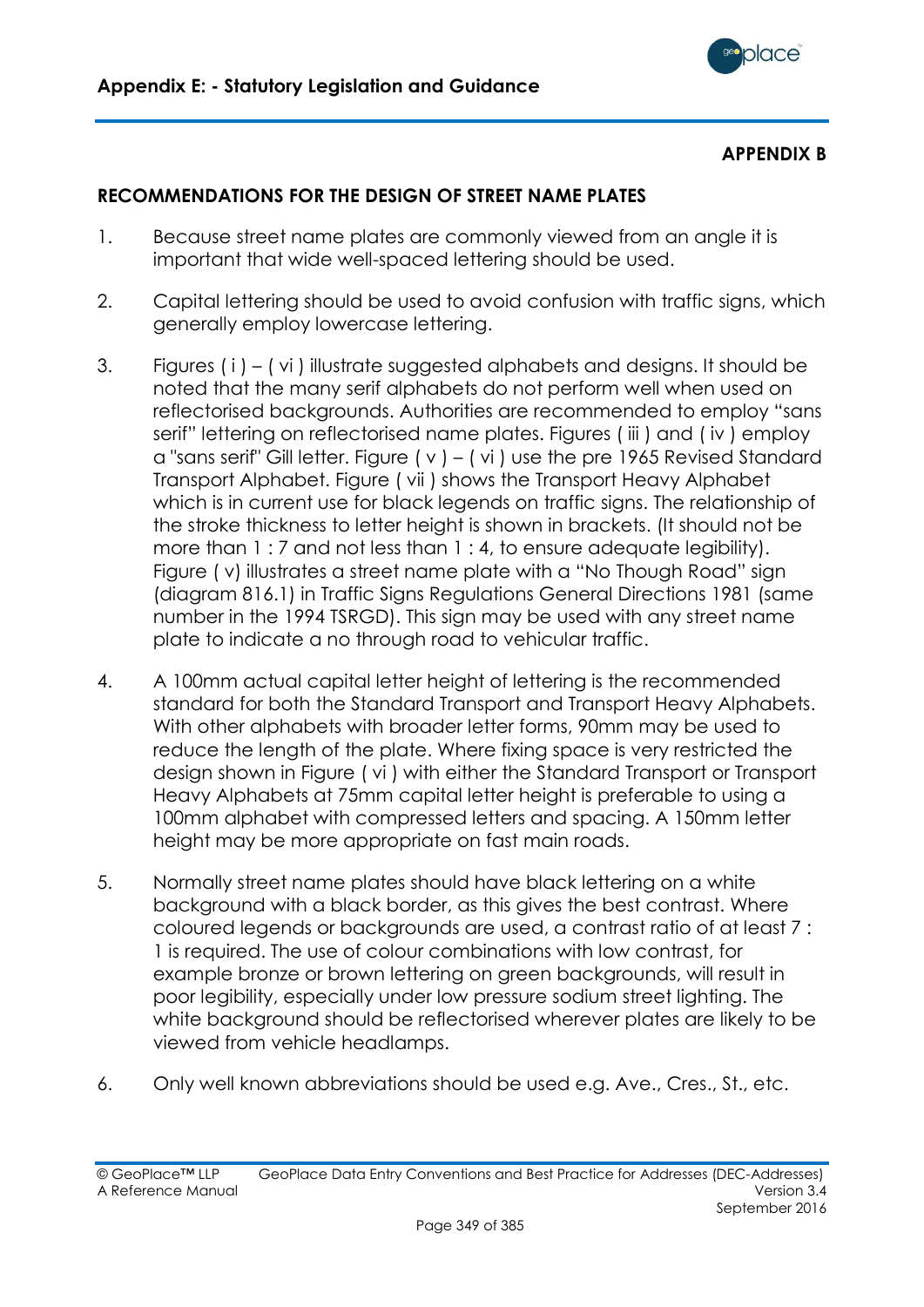

- 7. When streets have been re-named, the old name crossed out but clearly legible should remain for at least 1-2 years and then removed.
- 8. Only durable materials should be used for the construction of name plates and they should be maintained in a clean condition. Where a name plate is mounted on a specially provide post care should be taken to ensure that the appearance of the post and the back of the plate are as pleasing and as unobtrusive as possible. Aircraft grey No. 693 to BS 381c has been found an unobtrusive colour in most environments when erecting traffic signs and can be applied to street name posts. Black may also be used if preferred.
- 9. Area colour coding by a background colour on the street name plate is not recommended. There is a loss of good contrast with many colour combinations. A coloured border may be a suitable alternative. Good contrast (a ratio of at least 7 : 1) is necessary if this is to be effective.
- 10. The chief aim of letter spacing is to give good legibility having regard to the letter form used. Spacing should be sufficient to prevent letters having a jumbled appearance when viewed from an oblique angle. The apparent area between successive letters should be as uniform as possible and this is affected by the shape of individual letters. Vertical strokes found in B, D, E, etc are those which need to be furthest apart; curves in B, C, D, G, etc permit a slight decrease in spacing; right angled letters E, F, L, etc and slopping ones, A, K, V, etc can be closer still; some combinations such as LT, LY and VA can almost overlap.
- 11. The minimum spacing between words should be some 40% 50% of the letter height, dependent on the form of the terminal letters. The end spaces to the border should not be less than would apply if the border were the vertical stroke of an adjacent word, except that some reduction in end spaces may be satisfactory if the line consists of a single word or is the longest line of several. Top and bottom borders should not be less than 50% of the letter height, and spacing between the lines not less than 40% of the letter height.
- 12. If district names are included on the name plate they should be shown in a smaller or reduced height of lettering. Figure ( iv ) gives an example.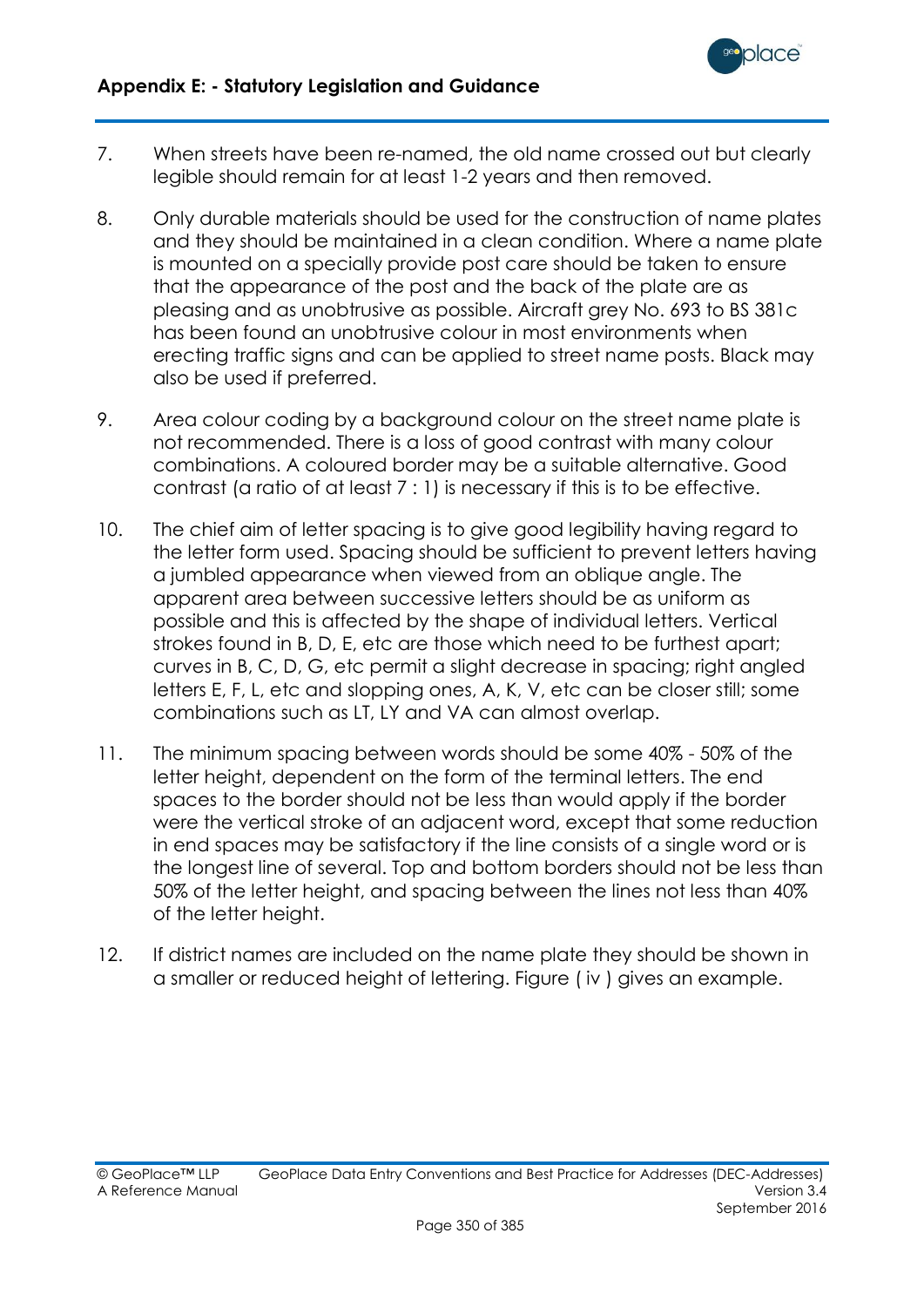

## **APPENDIX C**

# **RECOMMENDATIONS FOR THE DESIGN OF STREET NAME PLATES**

- 1. Unlike street name-plates there is no legal requirement for the numbers of premises when displayed to be conspicuous except where authorities have taken special powers in local Acts. Nevertheless, every effort should be made to persuade owners and tenants to ensure that properties are clearly numbered and to adopt the recommendations in paragraph 5 below.
- 2. Main roads should be numbered so that when travelling away from the centre of town the odd numbers are on the left hand side and even numbers on the right. Succeeding numbers should be approximately opposite one another, even though this may mean the omission of certain numbers where frontages vary (Suffix letters may be used in such cases as an alternative). Side roads should be numbered ascending from the main road.
- 3. The postal authorities (ie the local Royal Mail Postcode Centre) should be consulted on numbering pedestrian type layouts and other complex urban developments.
- 4. In small groups of low rise flats, dwellings should be numbered within the ordinary street numbering system, but in tall blocks of flats each flat should be numbered so that the number indicates the floor level. The numbers of the flats contained in each block should also appear at the entrance to the block in a position clearly readable from the roadside.
- 5. All houses, offices, business establishments and other premises should be numbered, preferably with a minimum size of numerals of 62.5mm, and their numbers should be displayed so as to be in a clearly readable position facing the road. Mounting may be on gates, gate posts, doors or walls as appropriate, but ensuring that there is a good colour contrast between the numerals and the background to which they are fixed.